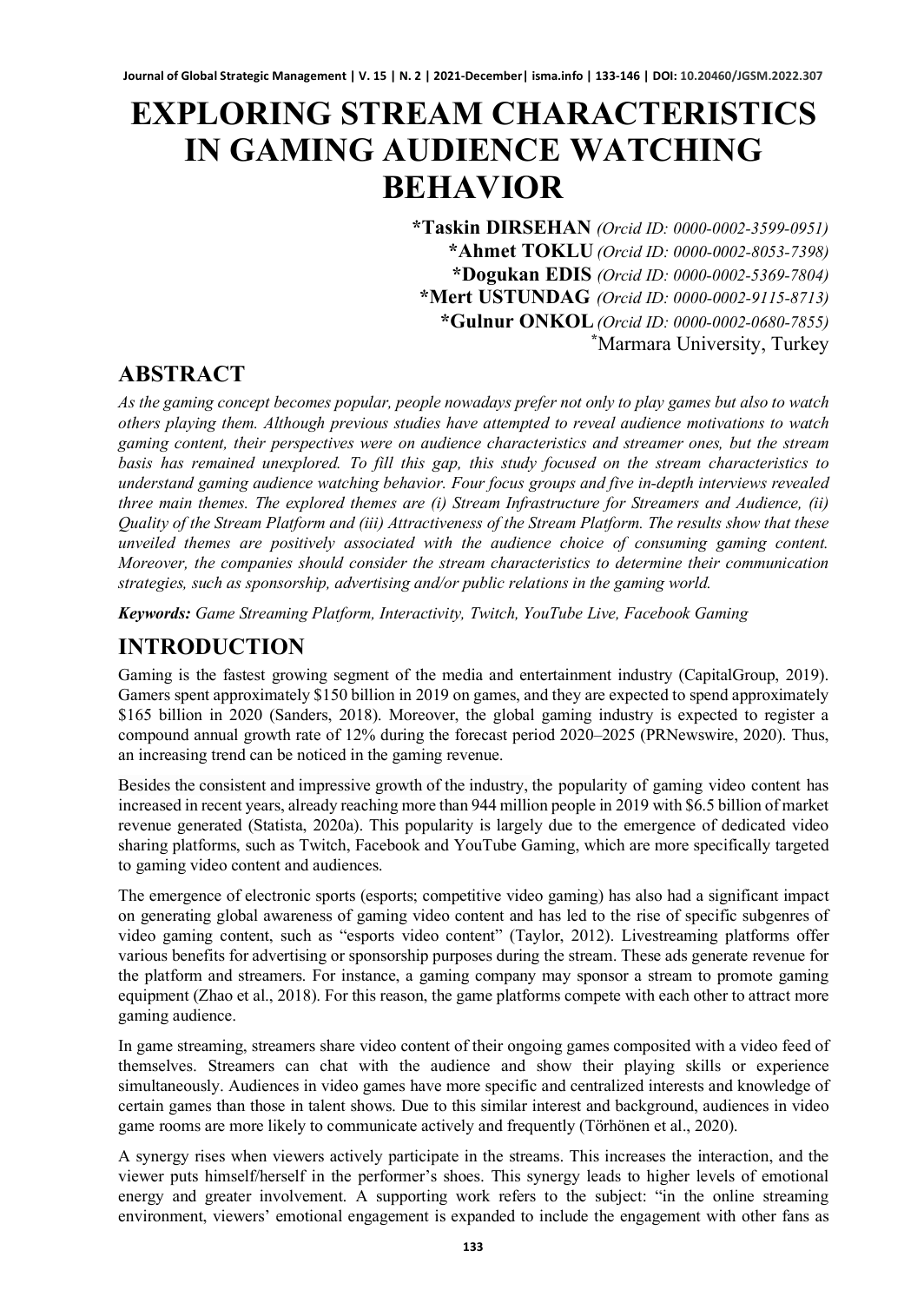well as with the streamer" (Lim et al., 2020). The observational learning from a streamer, his/her mood and feelings elicited during the interaction with other audience members may also help users to develop an attachment to their favorite livestreaming channel. To have bonding relationships with a channel and to be a loyal audience member, emotional engagement is necessary (Sutton et al., 1997). Previous research showed that viewers' emotional engagement with other viewers and sports commentators during the live Olympic games led to channel loyalty (Weiss & Schiele, 2013). In recent years, peer-to-peer internet streaming of games is a rapidly growing form of media (Sjöblom & Hamari, 2017). Currently, game streaming has developed from a niche market into a mainstream activity (Sjöblom et al., 2019). Even though recent studies analyze the audience's reasons to watch streamers to play games (Hamari & Sjöblom, 2017; Harpstead et al., 2019; Sjöblom & Hamari, 2017; Xiao, 2020), the findings lie on audience characteristics i.e., cognitive, affective, personal integrative, social integrative and tension release motivations (Sjöblom & Hamari, 2017) and on streamers' motivations to broadcast live streams i.e., intrinsic and extrinsic motivational forces (Zhao et al., 2018). However, the stream platforms' characteristics remain unexplored. To fill this gap, in this study, we tried to gain a better understanding on the roles of platforms in audience preferences of game watching.

# **CHARACTERISTICS OF GAME STREAMING**

Traditionally, media have been classified as cool (requiring a higher degree of participation) and hot (requiring less participation (McLuhan, 1994).In terms of game streaming, Sjöblom and Hamari (2017) suggest the mix of media for a highly interactive experience where the video content represents the hot media and facilitating the interaction via the chat functionalities as cool media.

Twitch has become a leader for the streaming platform after its acquisition for \$970 million by Amazon in 2014 (Zhang & Liu, 2015). With 9.36 billion of hours watched on the platform, the gaming video content consumption was dominated by Twitch in 2018. YouTube Live followed, with 2.31 billion of hours watched, and Microsoft's Mixer accounted for close to 168 million hours (Statista, 2020b). Facebook introduced "Facebook Gaming" to the market in 2018 (Segarra, 2018). According to a recent study conducted by Stream Hatchet—a Spain-based gaming and esports livestreaming analytics company— Twitch still held 66% of the total hours watched market share in July 2020, even with a loss of 2.9% from the previous year. By stealing viewership from Twitch, YouTube reached more than 517 million hours watched. Following the Mixer shutdown in 2020, Facebook Gaming generated 280 million hours watched (Rothschild, 2020).

The focus of Mixer and Twitch is game streaming. However, social media platforms Facebook and YouTube launched new services to the game streaming market. On the other hand, Facebook is a new entrant, whereas Twitch and YouTube are existent in the market. Based on their business models, the major players in the market can be classified as in [Figure](#page-11-0) 1.

# **RESEARCH DESIGN**

To explore deeply the audience watching behavior based on the stream characteristics, we preferred to use qualitative research techniques in this study. Even though qualitative researches are limited in generalizability to larger groups (Neergaard & Ulhøi, 2007), their goal is to gain insight and build theory (Bryman, 2016). As a qualitative technique, focus group methodology is an effective method for understanding young adults' lived experiences with technology (Krueger & Casey, 2000; Vaterlaus et al., 2016). The use of focus groups provides an environment in which the participants can interact with each other and discuss the ideas that result in a wider range of responses on experiences (Hanna et al., 2018). Indepth semi-structured interviews with field experts followed the focus groups to increase the trustworthiness of the results, as suggested by Vaterlaus et al. (2016). In-depth interviews are efficient and provide depth of information (Palmerino, 1999; Priporas et al., 2017; Stokes & Bergin, 2006).

# **Sample Determination**

This research used a non-probability, purposive sampling method, enabling us to select participants appropriate to the purpose of the study (Hanna et al., 2018). This method has been used to reach good sources of data for the exploratory researches (Djafarova & Rushworth, 2017; Easterby-Smith et al., 2018). Young adults who spend time watching game streams were recruited from Istanbul. 16 young adults (female,  $n = 4$ ; male,  $n = 12$ ) between the ages of 19 and 25 (mean age = 22.375) were selected to participate in one of the four focus groups. The sample size was considered sufficient for the exploratory purpose of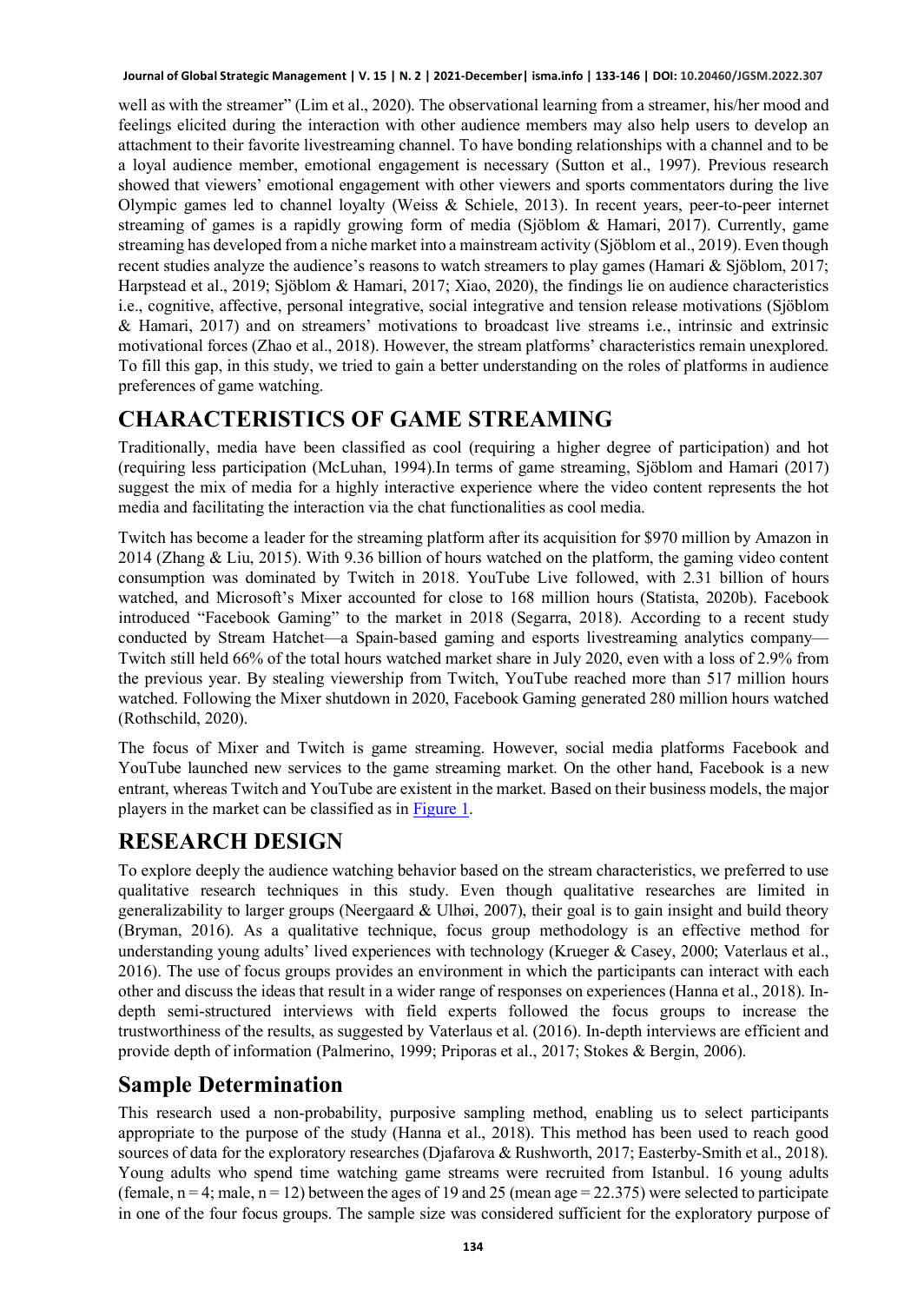the study. The sample size was also large enough to draw useful evidence and small enough to enable effective analysis as suggested by Saunders et al. (2009). It met also the criteria set by Onwuegbuzie and Leech (2007) and De Ruyter and Scholl (1998) who recommend sample sizes of 15 to 20 and 15 to 40 respectively. The participants reported that their daily average playtime ranged between 1 and 10 hours (mean  $= 4.938$ ), and their daily average watching time was ranged between 1 and 8 (mean  $= 2.125$ ). The participants had annual game budgets ranged from \$0 to \$250 per year. [Table 1](#page-12-0) summarizes the descriptions.

After completing the focus group study, five in-depth interviews were conducted to validate the results. For this purpose, five experts in the field were invited to 50–60-minute in-depth interviews, and they were interviewed through an interview guide based on the existing literature (Burke, 2002). The first expert is one of the founders of Tier Gaming, a media for organizing tournaments and news sharing. He is a gamer who previously participated in professional sports tournaments and won awards. He organized PUBG, WolfTeam and League of Legends (LoL) tournaments for a year and a half and is an expert in organization and media.

The second expert is a popular LoL Twitch publisher and professional who played LoL. He is also a media expert regarding Twitch. He has close friendships with many of the major streamers in Twitch.

The third expert was included in the study because he is one of Turkey's best LoL announcers. He is an expert who has been an announcer and commentator for LoL leagues and major tournaments in Turkey. He is a gaming community leader with approximately half a million followers on Twitter. He owns a game shop.

The fourth expert owns a gaming agency and manages communication and partnerships between publishers and companies. Besides, he conducts academic studies on gaming and is a strict gamer.

The last expert is a movie and series actress, YouTube content producer and a Twitch streamer to an average of 1,000 viewers.

#### **Data Collection and Analysis**

A semi-structured interview guide was used in conducting focus groups and in-depth interviews. The discussion was flexible and open-ended, as suggested by McCracken (1988).

The focus groups and interviews were scheduled according to the participants' availability and terminated when the saturation is reached (i.e., when the ideas become repetitive and no new information is gathered) (Krueger & Casey, 2000). Each focus group lasted 50–60 minutes and was moderated by a professional from a fieldwork company. At the end of each session, the recordings were transcribed verbatim.

Four focus groups and in-depth interviews were conducted online due to the COVID-19 pandemic. Despite the advantages of online focus groups, such as the removal of geographical constraints, some limitations occur, such as the computer skills of the respondents (Malhotra, 2007). However, this limitation was not applicable in this study because the research purpose was about gaming and the participants were selected based on their t time spent watching the gaming streams. Consequently, it was assumed that the participants had enough computer skills.

Ethical guidelines were applied during the interviews, such as no harm, informed consent, anonymity and honesty (Allmark et al., 2009; Bryman, 2016). The participants were informed that their personal opinions were important for the research and that there was not an ideal correct or wrong answer. Based on the participants' consent, the focus groups were recorded to increase the accuracy of data collection (Priporas et al., 2017).

The collected data was analyzed through thematic analysis to identify, analyze and report patterns within the data (Braun & Clarke, 2006; Priporas et al., 2017). As explained by Ryan and Bernard (2003), the data were processed into categories or themes (Mitic & Kapoulas, 2012) and then divided into categories to be analyzed (Kapoulas et al., 2002). For this purpose, the researchers read the data independently and discussed commonalities in the highlighted words, and eight coding categories were determined. Then, three were revealed from the codes that were "reflective of more than one key thought" (Hsieh & Shannon, 2005).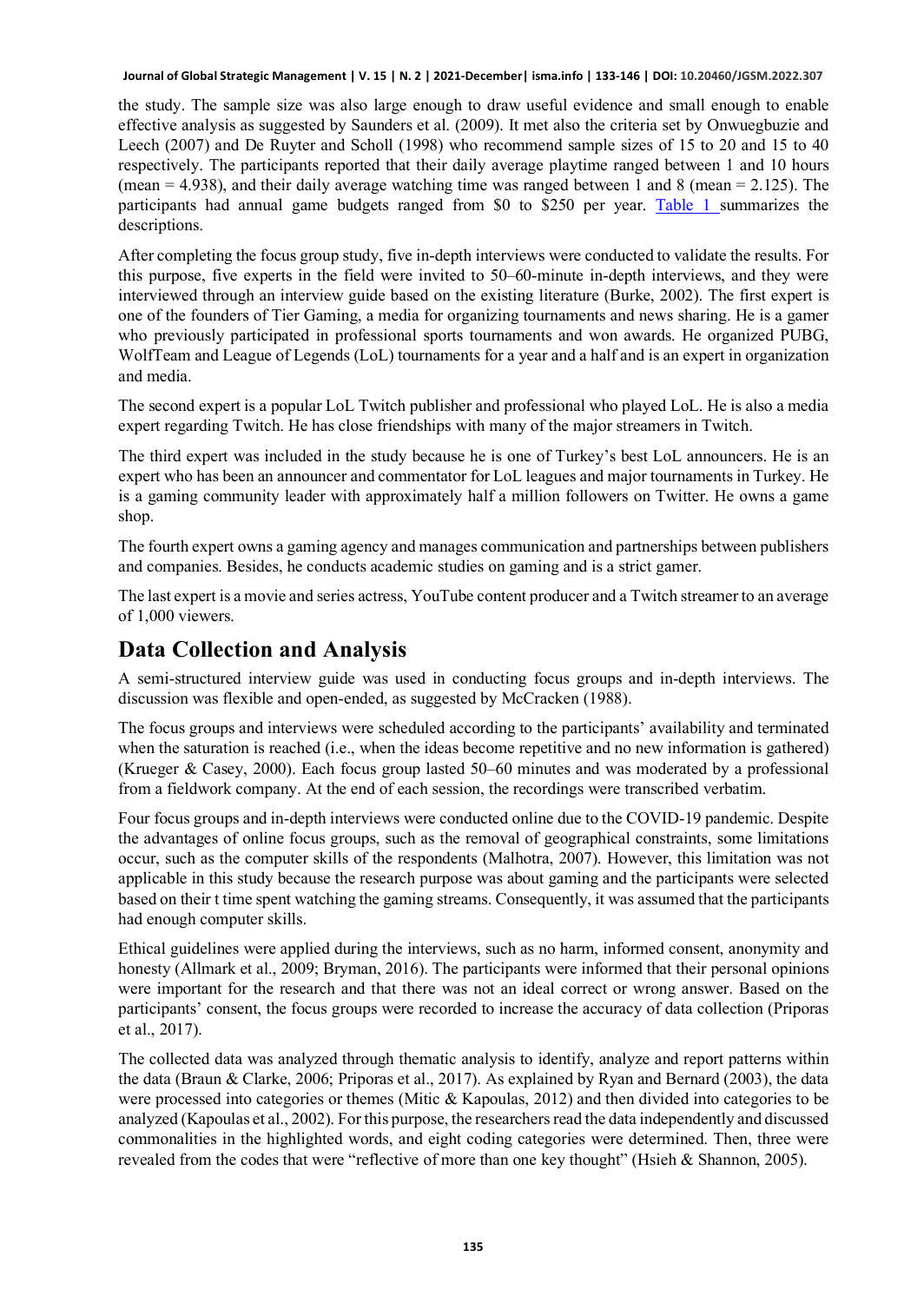# **RESEARCH FINDINGS**

Participants detailed their stream platform watching behavior and identified the characteristics of the streams in watching the platforms. The coding categories' three major themes are included i[n Table 2.](#page-12-1) The themes are entitled as (a) Stream Infrastructure for Streamers and Audience, (b) Quality of the Stream Platform and (c) Attractiveness of the Stream Platform. Participant numbers were provided together with their comments to add context.

# **Stream Infrastructure for Streamers and Audience**

*"Watching the same streamer is not the same in different stream platforms."*

Unlike television shows or traditional live streams, gaming streaming platforms offer interaction with streamers. It gives a chance for audiences to communicate and have fun together with the streamer and the other people in the audiences. This seems to be the attraction point for the audiences, as indicated by one of our participants: *"It makes me happy to watch what we love with like-minded people. The audience is all anonymous, but I can understand and communicate with them. As if they were all my friends."*

In our focus groups, we observed that streamers' ability to communicate through chat means a great deal to their audience. Just streaming games does not seem to be the only thing that matters. One participant even said, *"It is important to me that the streamer plays well, but if it does not entertain me with his conversation and chitchat, I will stop watching."*

# **Entertainment Infrastructure**

As we understand from the focus group study, everything in gaming streaming starts with having fun and spending some quality free time. What these platforms offer revolves around this factor. However, they do not have the power to affect what streamers offer to audiences. Consequently, it comes down to what streamers offer to their audiences aside from just playing the game.

We saw in our group interviews that audiences expect more than just gameplay streaming, they come to these platforms to have fun. One participant said, *"The streamers I watch are usually people who follow trends and make humor through them. Humor is the most important part for me. I would like to laugh and have fun while watching the stream."*

We observed that streamers taking the extra step in their work, role-playing, or getting into their streaming characters really entertained audiences. One of our participants said, *"Apart from watching gaming streams, I follow streamers who perform various role-plays, theater and imitations. Because I watch streamers mostly for fun."* They also enjoyed watching streamers' when they were doing role-plays and imitations.

# **Content Infrastructure**

The quality of the content seems to be the biggest factor, influencing consistent viewer counts. It includes everything, starting from entertaining audiences and having conversations with them to teaching the audience the right ways to play.

Each streamer has its own characteristics and styles, and this drives audiences to watch people who match their tastes, characteristics and likes. We observed that, when audiences watch and like someone, they expect them to stick with their characteristics and keep up whatever they are doing. One of our participants stated, *"Every streamer has a different style, and each creates the content of their own right. Sticking to this helps them build a certain community. But, I think the factors that makeup quality content are having fun and learning."*

The audience likes to watch whatever is new in the gaming industry, but while doing so they seem to search for their favorite streamers playing these games. This may indicate that streamers should keep up with gaming trends to maintain their audiences. This seems to result in new and not boring content. As one of our participants said, *"I think streamers must produce different contents to catch up the trends but without breaking his/her line. Because after a while, same content starts to get cliché and bores people."*

# **Interaction Infrastructure**

As it is in real-life interactions or watching television shows, being sincere and natural has a great impact on livestreaming. As gaming streaming usually is a one-man show, audiences can stop watching easily and switch to another streamer if they see insincerity or streamers acting unnatural.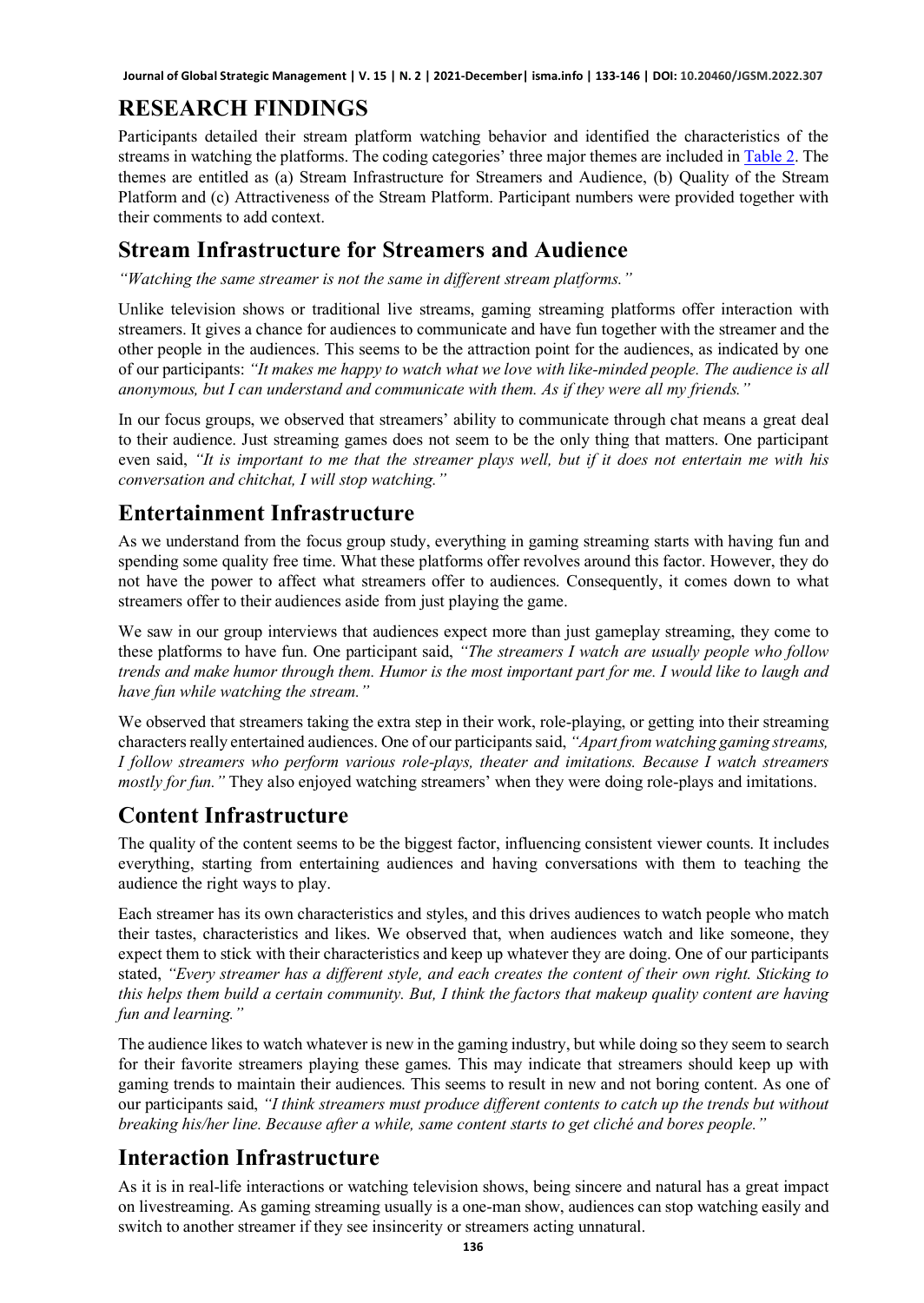Being unnatural often seems disturbing, and people tend to leave when they feel uncomfortable. When asked how a streamer should act, one participant said, *"I think the streamer should be sincere. When he/she is looking down on anyone he/she becomes repulsive."*

We observed that big streamers' audiences like them because of the way they act and be. They love how natural their reactions are and how sincere their conversations are, whether it is chitchatting or talking with in-game friends. *"A streamer must be sincere in order to rise to the top and be permanent on the platform. Everyone knows that the streamer is doing this for money. However, it is repulsive that he/she makes this feel,* " said one of the participants about how important sincerity is while streaming.

According to our observations, the establishment of instant and anonymous communication through various channels alone is not sufficient for improvement of quality in the communication category. Our participants expected platforms to support the process of keeping the reactions between the streamer and the audience at the highest level during instant communication.

One of our participants said, *"I love watching live streams more because making instant reactions gives us the opportunity to produce something with the streamer, and that makes live streams more intimate. And this makes me feel more valuable."* At this point, the ability of the streamer to give instant reactions in line with the messages from the audience makes the stream more valuable and preferred because it makes the live stream more intimate according to the statement of our participant. Capabilities, such as the ability of viewers to show their messages on the air for a certain fee, to keep the instant reactions between streamers and viewers at the highest level can make platforms more attractive.

Because of our research, we can state that platforms that cannot keep the interaction at a high level remain in the background in the live stream. In this regard, according to our participant, there is a difference between YouTube, which has a livestream feature, and Twitch channels in the form of *"I think YouTube is out of touch among band stream platforms. But for me, Twitch is at different level because it's a very interactive environment."*

# **Quality of the Stream Platform**

According to the answers we received from the participants, platform-specific differences can be observed and shaped by the participants. While investigating the shaping of the viewing preferences of any gaming stream, the platform quality core construct that fits the above context appeared. Because the answer to the question "What are the qualities and quantities that make the platform high quality in terms of gaming streams?" constitutes a feature that can shape the choice of watching streams, according to the answers we received from our participants.

# *Easy to Use/User Friendly*

Developing digital technology creates an opportunity that enables complex processes and processes to be reflected rapidly to the end-user. However, we can observe that the end-user is not interested in complex processes and structures in watching live streams but in easily meeting their needs.

In this regard, the phrases voiced by our participant actually reveal the expectation of ease of use and userfriendly interface in watching streams: "*Platform ease of use is very important. Facebook has many restrictions. The materials required for the audience to enter the stream are limited. So, it's not user friendly.*" In fact, the power of the ease of use and the success of the interface influences which platform is chosen to watch streams.

The importance of ease of use and user friendliness in terms of the choice of the stream platform is another quote from our participant: "*Interface and design are very important and should attract me. Facebook's interfaces, colors, accessibility, and font styles are pretty bad. But in the other hand, Twitch has simple, clear, understandable interface, it's very useful and accessible, you can easily access the content you want. I think familiarity creates belonging and is powerful. Also Twitch care very much about their audience."* We can say that color, accessibility and fonts, which are the interface elements in the channels, are an important factor in the preference of the stream to be followed, apart from all the other elements we have mentioned.

In line with the aforementioned elements, we understand that the platform enables the viewers to see the platform in a form that can be watched by meeting the user friendliness expectations: *"Layout, overlays,*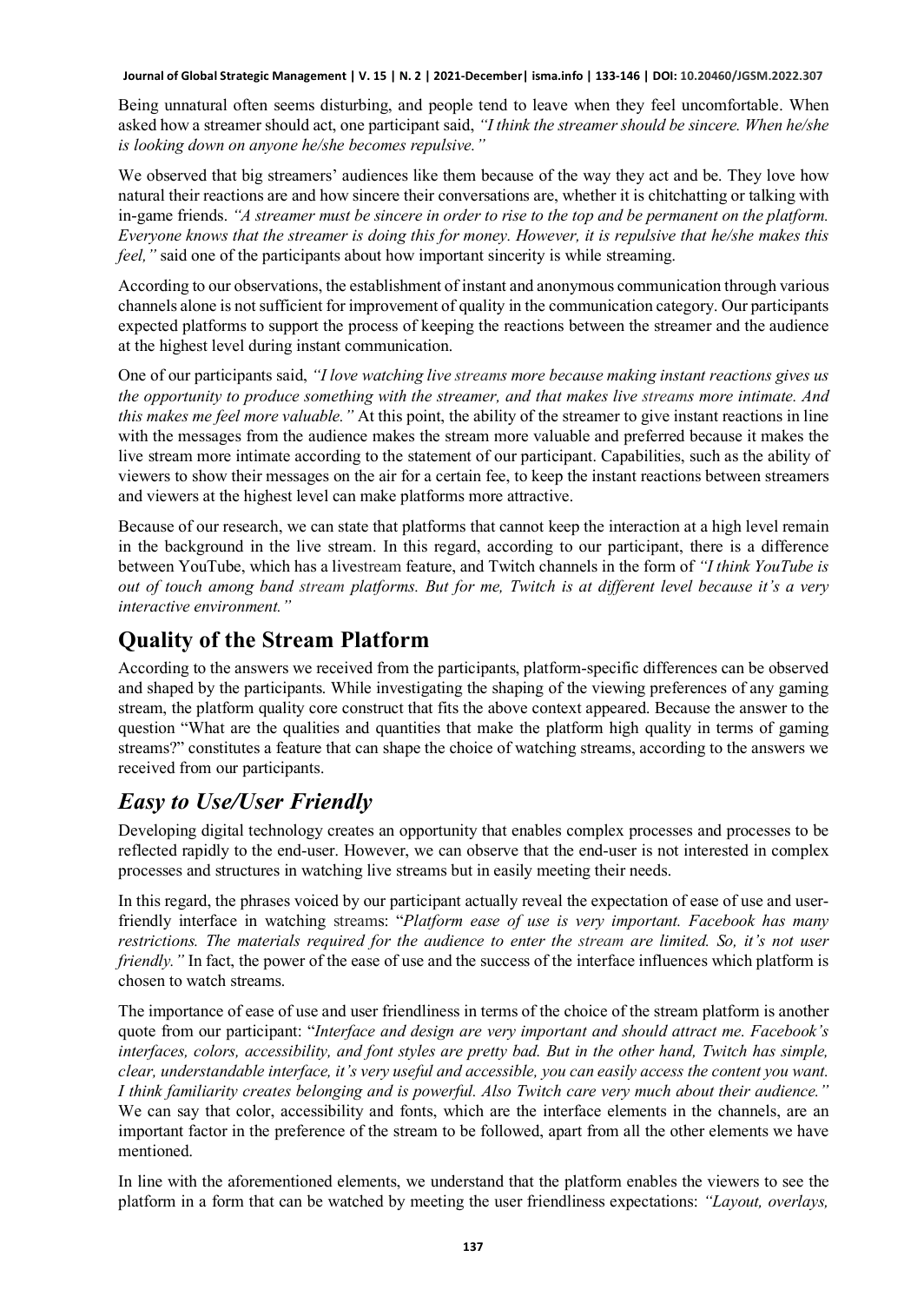*accessibility, diversity (category) -anonymity. These make the platform watchable, followable, and connectable."*

# **Quality of the Communication Channels**

According to the data we obtained from our participants, we can easily say that the viewers demand the blessings of instant data flow and being online on live stream platforms. The desire to communicate by giving instant feedback to the streamer who communicates with them also manifests itself in live stream platforms. This shows us that there is an expectation and even stipulation that the two-way asymmetric communication model, which is one of the communication models, will be implemented on streams platforms over the one-way symmetric communication model (Grunig & Grunig, 1992).

In this context, one of our participants states that there should be an instant communication channel in the form of *"It is very important that the chat provides material, I have to express myself as I wish."* The desire to express herself/himself vividly reveals the necessity that she/he wants to be an active part of communication.

However, in addition to the expectation of instant communication channels on the platforms, the desire to participate anonymously in the communication process is among the responses we received from our participants. In this context, the inference that staying anonymous in the instant communication process makes the audience feel comfortable: *"You communicate with the streamer via chat. Chat should meet my expectations and be able to express myself freely. And should offer anonymity, I have to feel comfortable."*

# **Attractiveness of the Stream Platform**

Creating loyalty in the digital world often seems challenging because there are so many alternatives out there from which to choose. Nevertheless, the challenge in the digital world comes from how easy it is to change platforms in just a matter of seconds. This seems to be one of the biggest challenges Gaming Streaming platforms must overcome.

People choose platforms based on what they bring to the table aside from the content. In our focus group interviews, one participant responded to what makes a platform watchable as *"Layout, overlays, accessibility, diversity (category) -anonymity. These make the platform watchable, followable, and connectable."*

Aside from platform loyalty, what are the key factors in loyalty correlation between streamers and audiences? What core factors drive the audience's attention, time and emotions toward creating loyalty?

In our research, we tried to find what creates loyalty toward streamers and platforms, how loyalty is created, and what the audience expects from the streamers/platforms.

# *Platform Culture*

If we think of live stream platforms as television channels, the expectation of the audience from each television channel is different. Rather than the differences of the content offered by the channels, points such as differences in corporate lines and differences in communication languages are the points where television channels differ. According to the data we obtain from our participants, we can easily say that live stream platforms differ in similar ways for the audience.

One of our participants expressed the importance of the culture the platform creates with the communication language and jargon: "*Platforms have a jargon and a language, this is about experience. Something that will occur over time. You cannot buy it with money, you cannot create a cult with money, and you cannot buy belonging with money. Platforms should make their audience to feel special and respond to their expectations to create 'belonging'."* Stating that language and jargon naturally formed the platform culture over time, our participant stated she/he should be successful in making her audience "feel belonging" with this culture.

It is among the responses from our participants that, after a feeling of belonging, a habit of the platform culture developed. At this point, we see that the importance of the habit puts the change of the platform at the same level with the change of the district: *"Platform culture is an important issue, when you change the neighborhood, you experience a cultural difference because of habituation."*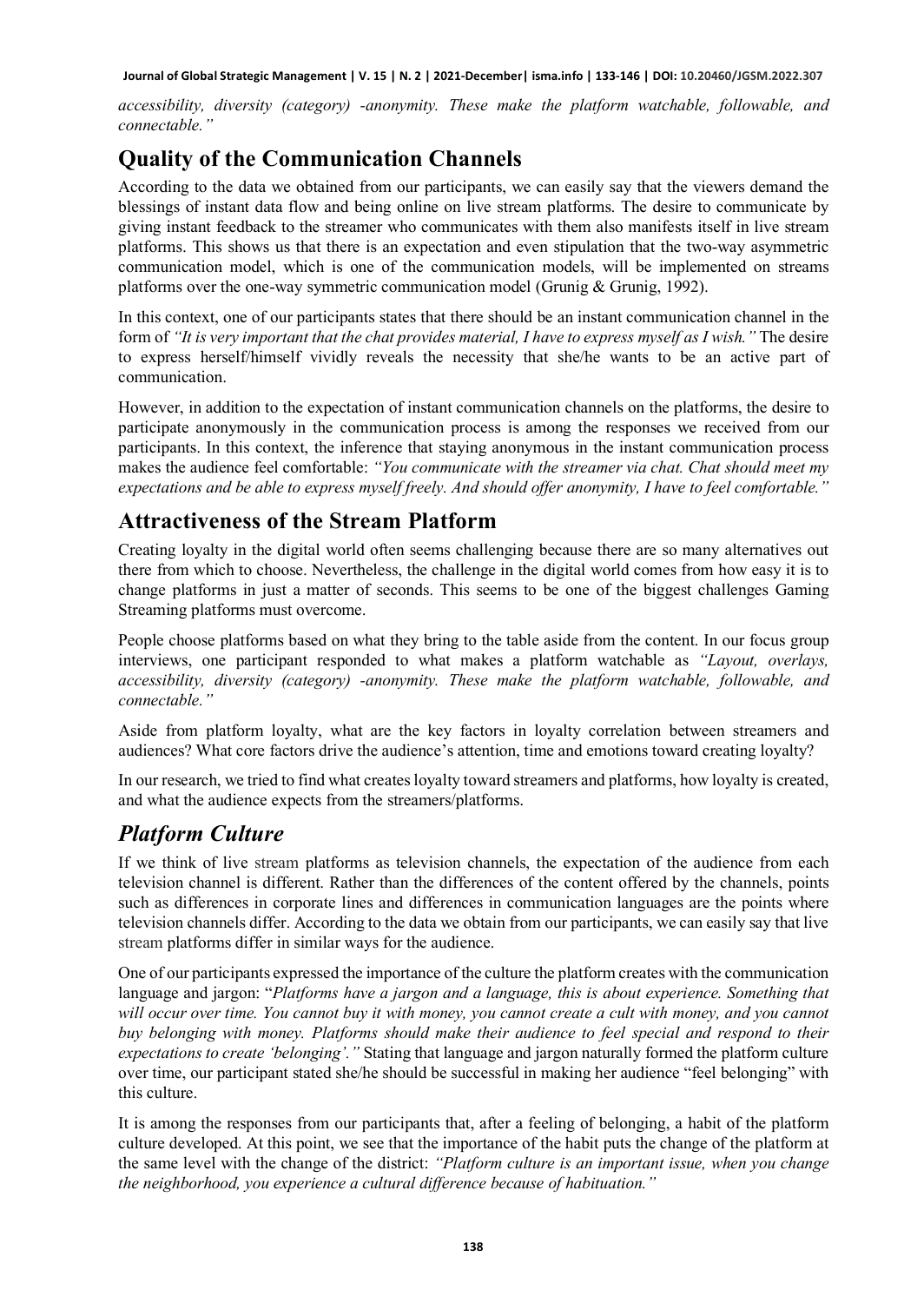One of our participants expressed the fact that this platform habit can sometimes go beyond even the publishers they love: "*You get used to the platforms, environment and culture. You don't want to quit and go. If the streamer you follow goes, you don't go, you discover another streamer and start watching him/her."* When the place of belonging and habit of the platform culture occurs, it is seen as a sufficient reason for the audience to stay on the same platform, even if the streamer they watch is gone. Again, with the example of television, even if a favorite program or TV show is transferred to another TV channel, the loyal viewers may want to follow other programs or series on the same channel.

According to the answers we have obtained, expectations of "Ease of Use/User Friendliness," "Communication Channels," "Offering Interactions and Instant Reactions" and "Platform Culture" are special points that enable our participants to see a platform with high quality. It is vital that the perception of platform quality is settled with these qualities in terms of the streams that the audience will follow. Regardless of the content presented and the publisher, the expectation for platform quality has been quite well established on behalf of the audience and has emerged as requested.

#### *Consistency*

Our focus group interviews showed that consistency in streamers' schedules plays a huge role in audience loyalty. We observed in our interviews that the audiences have periods to watch streamers, whether it is in the morning with breakfast or in the evening with dinner. As one participant said, *"There is a streamer that I watch as I have breakfast every morning when I wake up. He streams at the same time every morning, which keeps my commitment to him."*

Matching periods with streamers include repeated watch times, more time to spend with audiences to bond, and more. If audiences can keep track of their favorite streamers' periods, they can anticipate their streaming times and organize their schedules according to the situation.

One of the participants stated, *"Streamer's consistency is very important to me. Knowing when I can watch it keeps me going. So I must be able to predict when the streamer will start streaming. I don't like she/he if there is any inconsistency here."* We saw that this situation is similar to spending time with your friends and making plans with them. We observed that streamer and audience loyalty is just like loyalty between friends and how it is created through spending time, laughing and enjoying free time together.

Our participants repeatedly stated that consistency results in more watch time and creating loyalty toward the streamer. If it gets harder to follow, audiences tend to find a new streamer to watch in their own time, which results in lost audiences over time.

# **Daily Routine**

Many of our participants stated that their watching habits are based on daily routines. When they start idling, they turn their attention toward streaming platforms, such as Twitch or YouTube. When asked about the reasoning, one participant stated, *"I go to YouTube every time I am idle but, I don't know the reason. Like getting up in the evening and stirring at a fridge. It has become a habit."*

Streamers being there for the people when they are idling as part of their daily routines seems to be an important way to gain audience loyalty. The more people see streamers in their free time, the more interested they can get.

Aside from idling, people spend a lot of time in front of their computers, whether it is work-related or just spending free time. Therefore, it becomes a daily activity to open computers and occasionally search for some content to view in their free time. One of our participants gave an example: *"Twitch automatically opens when I turn on my computer. I eat every meal in front of my computer. Like watching television, I watch streamers on Twitch."*

# **CONCLUSION**

With the development of technology, the gaming industry is currently receiving attention from academicians and practitionersto develop strategies. However, the research on gaming is still in its infancy, and there is a gap in the literature about the characteristics of the stream platforms. Some successful streamers make a strategic mistake and fail when they change stream platforms. The main reason for this failure depends on the difference in stream platform characteristics. The main purpose of this study was to explore stream characteristics in gaming audience watching behavior. For this exploratory purpose, a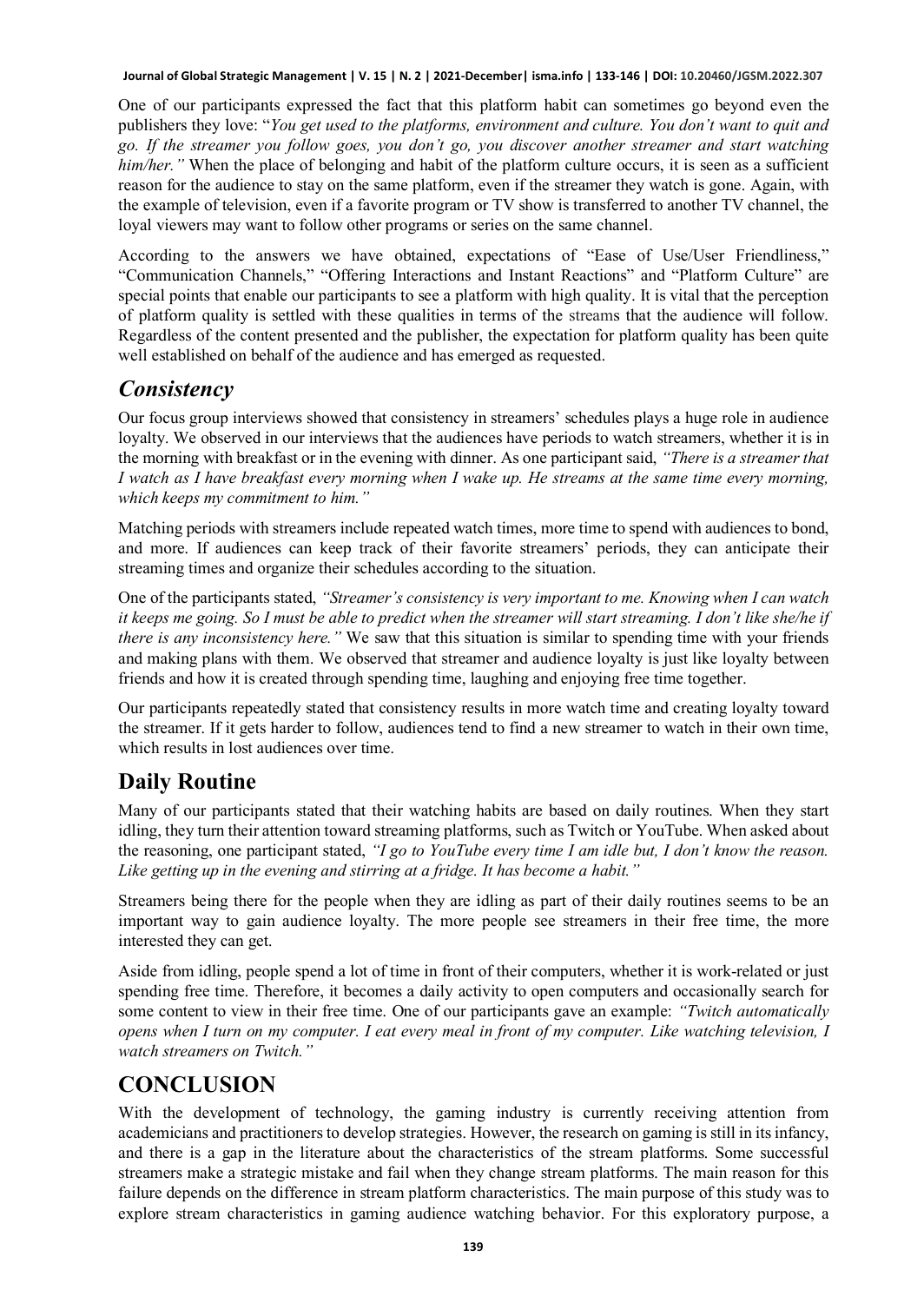qualitative approach was preferred, and a focus group study was implemented to gather insights about the stream characteristics from the respondents as they watch gaming content. Three main themes were revealed as (i) Stream Infrastructure for Streamers and Audience, (ii) Quality of the Stream Platform and (iii) Attractiveness of the Stream Platform. Then, an in-depth interview research conducted with five experts in the gaming field validated the results.

The research evidence suggests that the success of streaming platforms depends on the audience-focus, and the stream characteristics are designed to improve the viewers' experiences. Current stream platforms, which aim to attract new viewers or sponsors and potential new entrants in the industry, should first provide an infrastructure for entertainment, content and interaction as main standards expected by the audience. Secondly, they need to provide a user-friendly platform, including communication channels with the streamer, such as chat boxes. Lastly, the streamer needs to be consistent to be watched in a daily routine, and they will be differentiated by creating a platform culture.

With its contribution to literature, this study has several limitations, specifically based on the qualitative nature of the research. As the results may be considered inputs for further quantitative studies such as scale development attempts, generalization of the current study's results should be done carefully.

# **ACKNOWLEDGEMENT**

The authors gratefully acknowledge the Altyol Research Company—a professional fieldwork company located in Istanbul—for the helpful ideas and suggestions in improving the research instruments, in addition to their effort in professionally moderating and conducting the focus groups and in-depth interviews.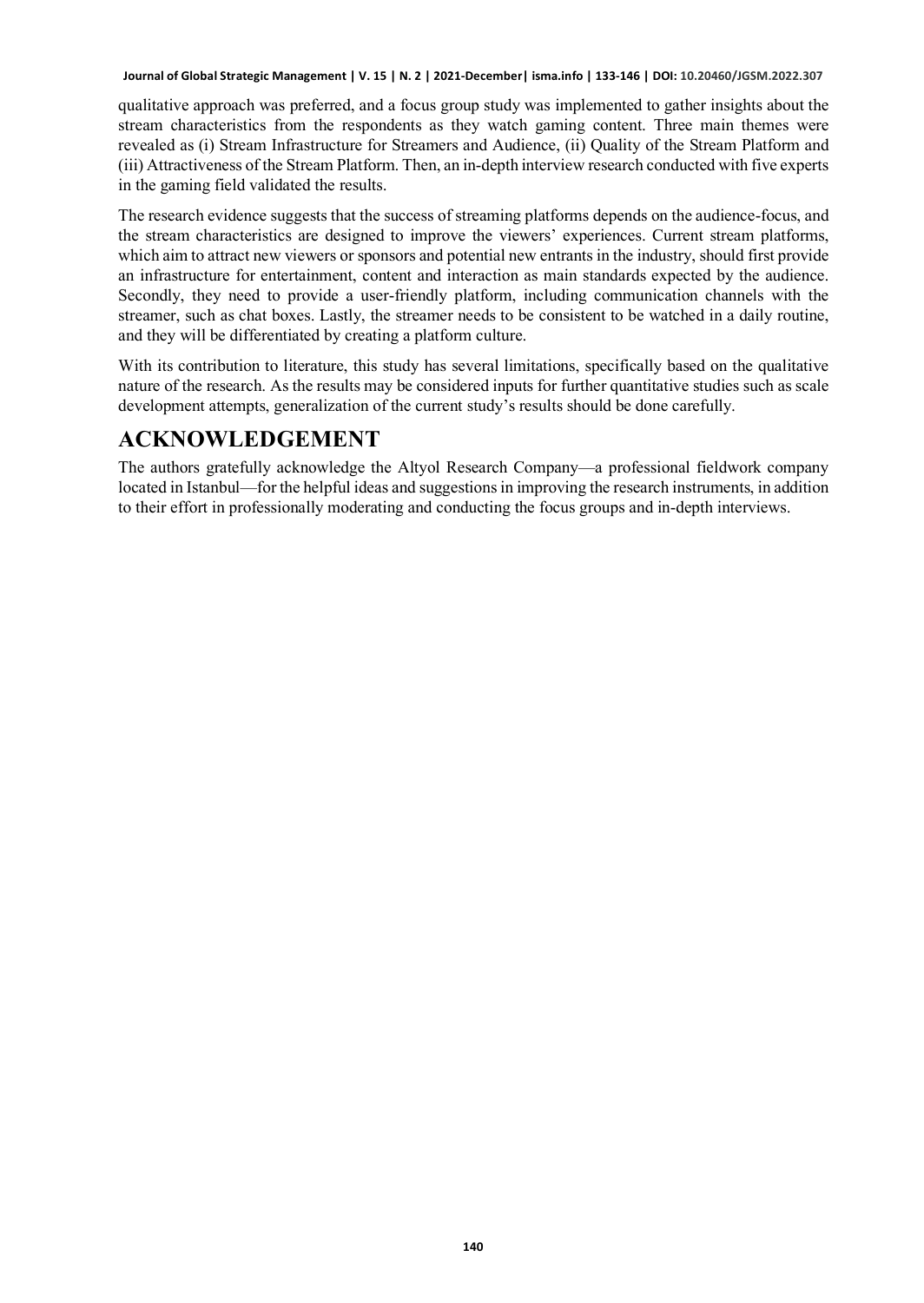# **REFERENCES**

Allmark, P., Boote, J., Chambers, E., Clarke, A., McDonnell, A., Thompson, A., & Tod, A. M. (2009). Ethical issues in the use of in-depth interviews: literature review and discussion. Research Ethics, 5(2), 48-54.

Braun, V., & Clarke, V. (2006). Using thematic analysis in psychology. Qualitative research in psychology, 3(2), 77-101.

Bryman, A. (2016). Social research methods. Oxford university press.

Burke, R. (2002). Hybrid recommender systems: Survey and experiments. User modeling and useradapted interaction, 12(4), 331-370.

CapitalGroup. (2019). Video game industry goes for the win. https://www.capitalgroup.com/europe/capitalideas/article/video-game-industry.html

De Ruyter, K., & Scholl, N. (1998). Positioning qualitative market research: reflections from theory and practice. Qualitative market research: An international Journal.

Djafarova, E., & Rushworth, C. (2017). Exploring the credibility of online celebrities' Instagram profiles in influencing the purchase decisions of young female users. Computers in Human Behavior, 68, 1-7.

Easterby-Smith, M., Thorpe, R., Jackson, P. R., & Jaspersen, L. J. (2018). Management and business research. Sage.

Grunig, J. E., & Grunig, L. A. (1992). Models of public relations and communication. Excellence in public relations and communication management, 1992, 285-325.

Hamari, J., & Sjöblom, M. (2017). What is eSports and why do people watch it? Internet Research.

Hanna, P., Font, X., Scarles, C., Weeden, C., & Harrison, C. (2018). Tourist destination marketing: From sustainability myopia to memorable experiences. Journal of destination marketing & management, 9, 36- 43.

Harpstead, E., Rios, J. S., Seering, J., & Hammer, J. (2019). Toward a Twitch Research Toolkit: A Systematic Review of Approaches to Research on Game Streaming. Proceedings of the Annual Symposium on Computer-Human Interaction in Play,

Hsieh, H.-F., & Shannon, S. E. (2005). Three approaches to qualitative content analysis. Qualitative health research, 15(9), 1277-1288.

Kapoulas, A., Murphy, W., & Ellis, N. (2002). Say hello, wave goodbye: missed opportunities for electronic relationship marketing within the financial services sector? The International Journal of Bank Marketing, 20(7), 302-310.

Krueger, R. A., & Casey, M. A. (2000). Focus groups: A practical guide for applied research. Thousand Oaks, CA: Sage.

Lim, J. S., Choe, M.-J., Zhang, J., & Noh, G.-Y. (2020). The role of wishful identification, emotional engagement, and parasocial relationships in repeated viewing of live-streaming games: A social cognitive theory perspective. Computers in Human Behavior, 106327.

Malhotra, N. (2007). Marketing research: An applied orientation (5th Edition ed.). Pearson Education, Inc.

McCracken, G. (1988). The long interview (Vol. 13). Sage.

McLuhan, M. (1994). Understanding media: The extensions of man. MIT press.

Mitic, M., & Kapoulas, A. (2012). Understanding the role of social media in bank marketing. Marketing Intelligence & Planning, 30(7), 668-686.

Neergaard, H., & Ulhøi, J. P. (2007). Handbook of qualitative research methods in entrepreneurship. Edward Elgar Publishing.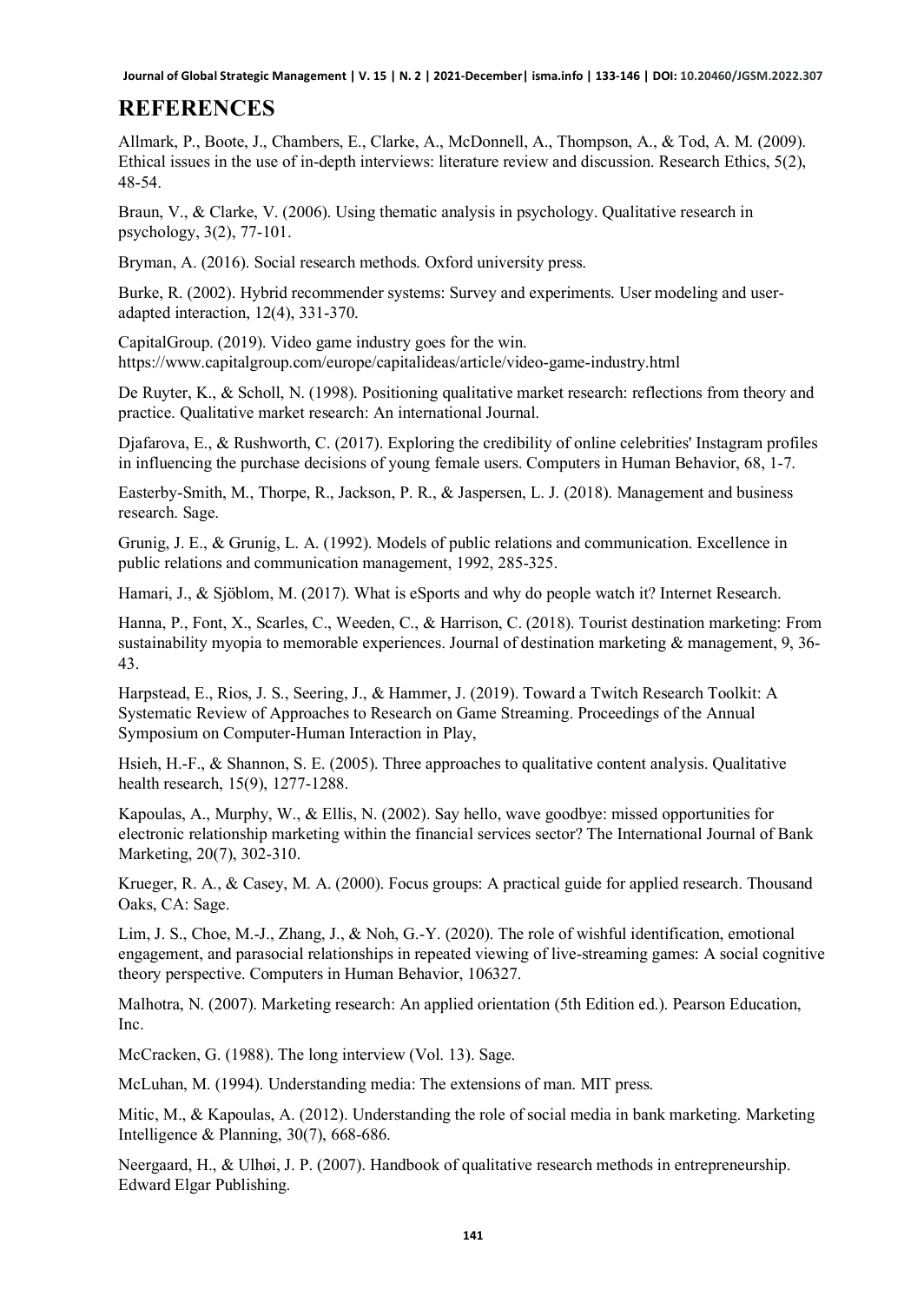Onwuegbuzie, A. J., & Leech, N. L. (2007). A call for qualitative power analyses. Quality & Quantity, 41(1), 105-121.

Palmerino, M. B. (1999). Take a quality approach to qualitative research. Marketing News, 33(12), 35-36.

Priporas, C.-V., Stylos, N., & Fotiadis, A. K. (2017). Generation Z consumers' expectations of interactions in smart retailing: A future agenda. Computers in Human Behavior, 77, 374-381.

PRNewswire. (2020). Global Gaming Industry: Growth, Trends and Forecast 2020-2025. https://www.prnewswire.com/news-releases/global-gaming-industry-growth-trends-and-forecast-2020- 2025-301042773.html

Rothschild, J. (2020). YouTube stealing live streaming market share. https://streamhatchet.com/2020/08/14/youtube-stealing-live-streaming-market-share/

Ryan, G. W., & Bernard, H. R. (2003). Techniques to identify themes. Field methods, 15(1), 85-109.

Sanders, L. (2018). Germany's video game industry seeks help amid boom. https://www.dw.com/en/germanys-video-game-industry-seeks-help-amid-boom/a-45234549

Saunders, M., Lewis, P., & Thornhill, A. (2009). Research methods for business students. Pearson education.

Segarra, L. M. (2018). Facebook debuts new service to capitalize on growth in video games as a spectator sport. https://fortune.com/2018/06/08/facebook-game-streaming-platform/

Sjöblom, M., & Hamari, J. (2017). Why do people watch others play video games? An empirical study on the motivations of Twitch users. Computers in Human Behavior, 75, 985-996.

Sjöblom, M., Törhönen, M., Hamari, J., & Macey, J. (2019). The ingredients of Twitch streaming: Affordances of game streams. Computers in Human Behavior, 92, 20-28.

Statista. (2020a). Leading platforms for viewing gaming video content worldwide in 2019, by revenue share. https://www.statista.com/statistics/446060/gaming-video-content-platforms-revenue-share/

Statista. (2020b). Number of hours of gaming video content (GVC) viewed on selected streaming platforms worldwide in 2018. https://www.statista.com/statistics/962850/hours-viewed-gaming-streamplatforms/

Stokes, D., & Bergin, R. (2006). Methodology or "methodolatry"? An evaluation of focus groups and depth interviews. Qualitative market research: An international Journal.

Sutton, W. A., McDonald, M. A., Milne, G. R., & Cimperman, J. (1997). Creating and fostering fan identification in professional sports. Sport marketing quarterly, 6, 15-22.

Taylor, T. L. (2012). Raising the stakes: E-sports and the professionalization of computer gaming. Mit Press.

Törhönen, M., Sjöblom, M., Vahlo, J., & Hamari, J. (2020). View, play and pay?–The relationship between consumption of gaming video content and video game playing and buying. Proceedings of the 53rd Hawaii International Conference on System Sciences,

Vaterlaus, J. M., Barnett, K., Roche, C., & Young, J. A. (2016). "Snapchat is more personal": An exploratory study on Snapchat behaviors and young adult interpersonal relationships. Computers in Human Behavior, 62, 594-601.

Weiss, T., & Schiele, S. (2013). Virtual worlds in competitive contexts: Analyzing eSports consumer needs. Electronic Markets, 23(4), 307-316.

Xiao, M. (2020). Factors influencing eSports viewership: An approach based on the theory of reasoned action. Communication & Sport, 8(1), 92-122.

Zhang, C., & Liu, J. (2015). On crowdsourced interactive live streaming: a twitch. tv-based measurement study. Proceedings of the 25th ACM Workshop on Network and Operating Systems Support for Digital Audio and Video,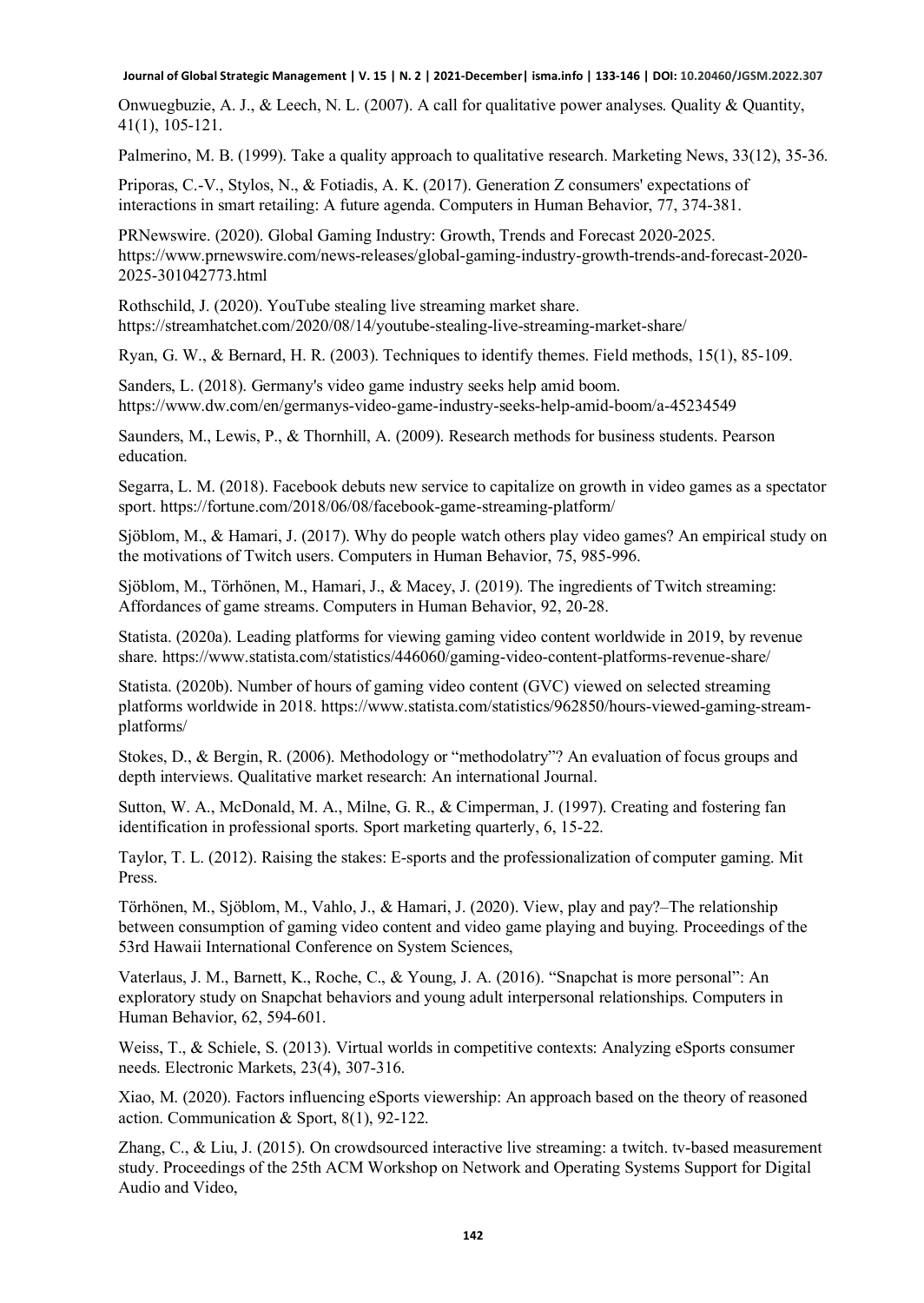Zhao, Q., Chen, C.-D., Cheng, H.-W., & Wang, J.-L. (2018). Determinants of live streamers' continuance broadcasting intentions on Twitch: A self-determination theory perspective. Telematics and Informatics, 35(2), 406-420.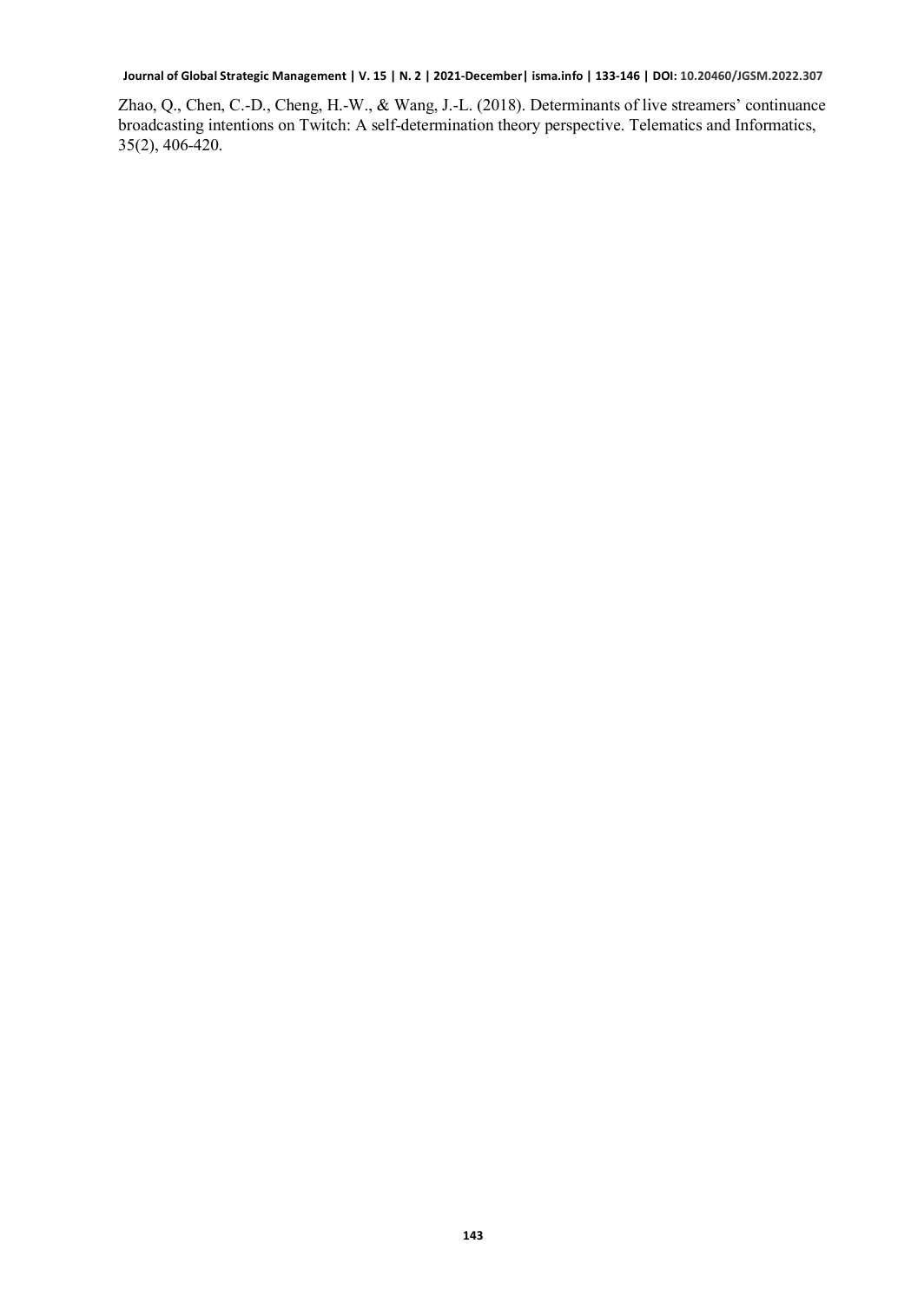# **APPENDIX. FIGURES**



#### *Social Media Platform Introducing Game Streaming*

<span id="page-11-0"></span>**Fig. 1.**

Classification of Game Streaming Platforms

**Source:** Developed by the authors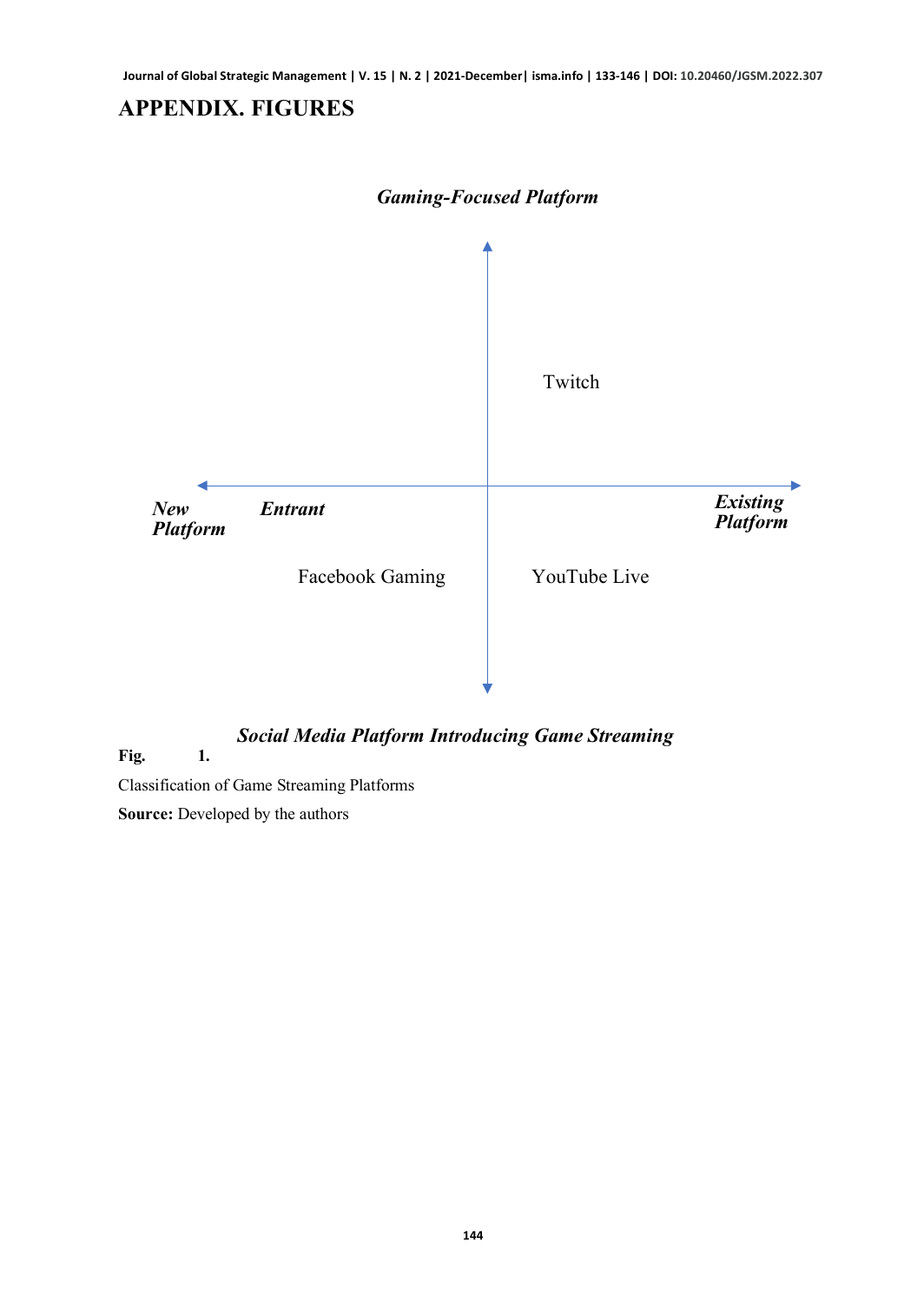# <span id="page-12-0"></span>**APPENDIX. TABLES**

 $\mathcal{L}$ 

<span id="page-12-1"></span>

| Groups                | Participants   | Age | Gender | Daily Average<br>Play Time (h) | Daily Average<br>Watching Time<br>(h) | Annual Game<br>Budget (\$) |
|-----------------------|----------------|-----|--------|--------------------------------|---------------------------------------|----------------------------|
| $1st$ Group           | $\mathbf{1}$   | 22  | Male   | 5                              | 3                                     | 200                        |
|                       | $\overline{2}$ | 23  | Male   | 5                              | 3                                     | 200                        |
|                       | 3              | 24  | Male   | 8                              | 8                                     | 50                         |
|                       | 4              | 23  | Male   | 3                              | 4                                     | 10                         |
| $2nd$ Group           | 5              | 22  | Male   | $\overline{4}$                 | $\mathbf{1}$                          | 10                         |
|                       | 6              | 22  | Male   | 3                              |                                       | 10                         |
|                       | 7              | 22  | Female | 5                              | $\overline{2}$                        | 200                        |
|                       | 8              | 24  | Male   | 1                              |                                       | $\mathbf{0}$               |
| 3rd Group             | 9              | 22  | Male   | $\overline{4}$                 | $\mathbf{1}$                          | 10                         |
|                       | 10             | 22  | Male   | 3                              |                                       | 10                         |
|                       | 11             | 22  | Female | 5                              | $\overline{2}$                        | 200                        |
|                       | 12             | 24  | Male   | 1                              | 1                                     | $\mathbf{0}$               |
| 4 <sup>th</sup> Group | 13             | 19  | Female | 10                             | 1                                     | 250                        |
|                       | 14             | 22  | Female | 6                              | $\overline{2}$                        | 50                         |
|                       | 15             | 25  | Male   | 6                              | 1                                     | 100                        |
|                       | 16             | 20  | Male   | 10                             | $\overline{2}$                        | 150                        |

# **Table 1** Focus Group Participant Characteristics